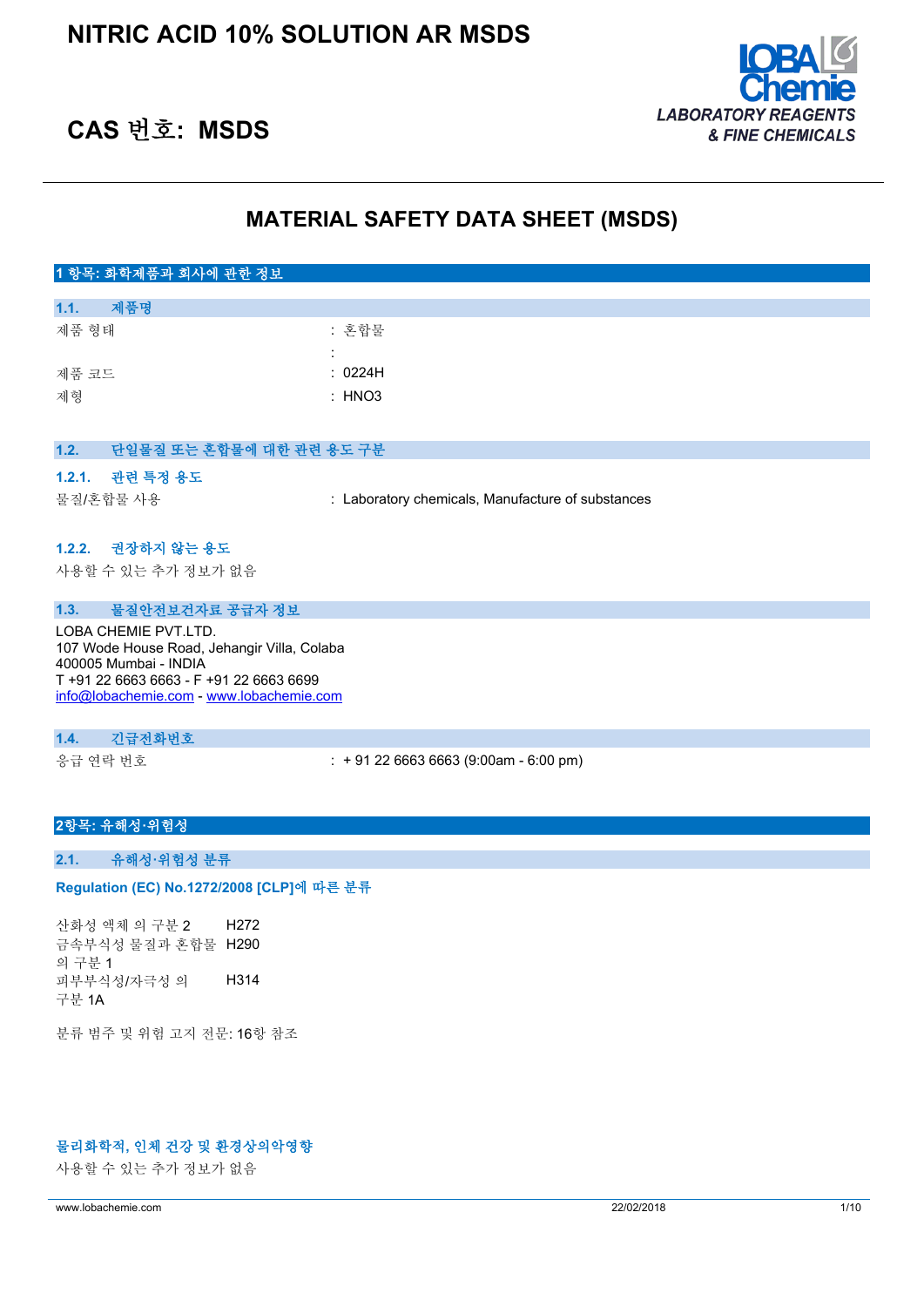물질안전보건자료

| 2.2.<br>예방조치문구를 포함한 경고표지 항목          |                                                                                                                                                                                                   |
|--------------------------------------|---------------------------------------------------------------------------------------------------------------------------------------------------------------------------------------------------|
| 규정 (EC) No. 1272/2008에 따른 라벨 표시[CLP] |                                                                                                                                                                                                   |
| 위험 표시 그림문자(CLP)                      |                                                                                                                                                                                                   |
|                                      | GHS03<br>GHS05                                                                                                                                                                                    |
| Signal word (CLP)                    | : 위험                                                                                                                                                                                              |
| 유해·위험 문구(CLP)                        | : H272 - 화재를 강렬하게 함: 산화제<br>H290 - 금속을 부식시킬 수 있음<br>H314 - Causes severe skin burns and eye damage                                                                                                |
| 예방 조치 문구(CLP)                        | : P280 - 보호장갑·보호의·보안경··안면보호구를 착용하시오.<br>P301+P330+P331 - 삼켰다면 입을 씻어내시오. 토하게 하려 하지 마시오<br>P305+P351+P338 - 눈에 묻으면 몇 분간 물로 조심해서 씻으시오. 가능하면<br>콘택트렌즈를 제거하시오. 계속 씻으시오<br>P310 - 즉시 의료기관(의사)의 진찰을 받으시오 |

# **2.3. 기타 정보**

사용할 수 있는 추가 정보가 없음

|      | 3항목: 구성성분의 명칭 및 함유량 |
|------|---------------------|
|      |                     |
| 3.1. | 단일물질                |
| 해당없음 |                     |

**3.2. 혼합물**

| 명칭          | 제품명                                                                | $\frac{9}{6}$ | <b>Regulation (EC)</b><br>No.1272/2008 [CLP]에<br>따른 분류 |
|-------------|--------------------------------------------------------------------|---------------|--------------------------------------------------------|
| Water       | (CAS 번호) 7732-18-5<br>(EC 번호) 231-791-2                            | $89.5 - 90.5$ | . 부류되지 않음                                              |
| Nitric acid | (CAS 번호) 7697-37-2<br>(EC 번호) 231-714-2<br>(EC 색인 번호) 007-004-00-1 | $9.5 - 10$    | Ox. Lig. 1, H271<br>Skin Corr. 1A, H314                |

H-공고문 본문: 16항 참조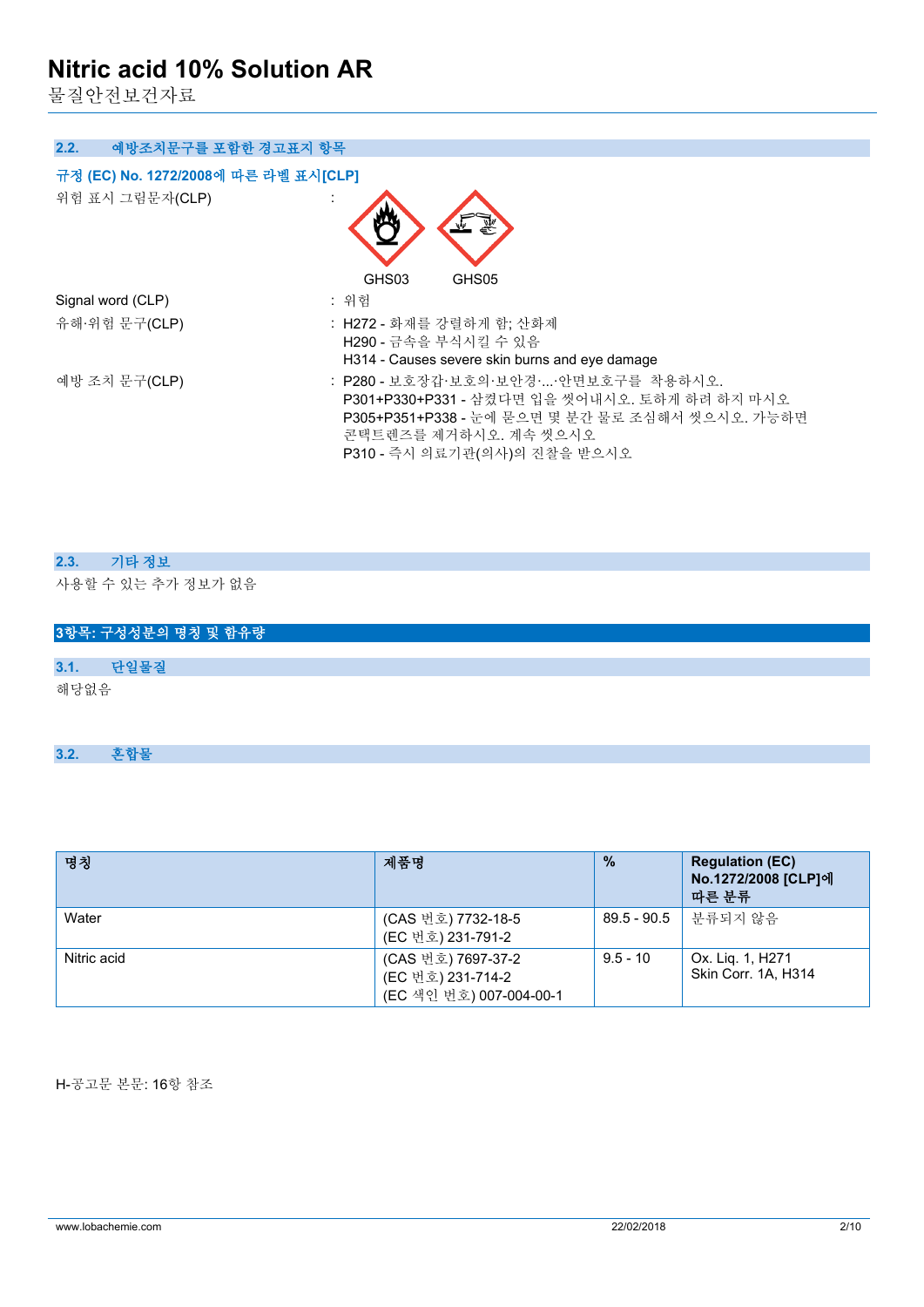물질안전보건자료

# **4항목: 응급조치요령**

| 4.1.<br>응급조치 요령                    |                                                                                                                                                                  |
|------------------------------------|------------------------------------------------------------------------------------------------------------------------------------------------------------------|
| 흡입 후 응급 조치                         | : Remove person to fresh air and keep comfortable for breathing. Give oxygen or<br>artificial respiration if necessary. If you feel unwell, seek medical advice. |
| 피부 접촉 후 응급 조치                      | : Take off contaminated clothing. 다량의 비누 및 물로 부드럽게 씻어내시오. 즉시<br>의학적인 조치·조언을 구하시오.                                                                                |
| 안구 접촉 후 응급 조치                      | : 가능하면 콘택트렌즈를 제거하시오. 계속 씻으시오. 몇 분간 물로 조심해서 씻으시오.<br>눈에 대한 자극이 지속되면 의학적인 조언·주의를 받으시오.                                                                             |
| 섭취 후 응급 조치                         | : 입을 씻어내시오. Do not induce vomiting. If you feel unwell, seek medical advice.                                                                                     |
| 변이원성<br>4.2.                       |                                                                                                                                                                  |
| 증상/부상                              | : 피부에 심한 화상과 눈에 손상을 일으킴.                                                                                                                                         |
| 4.3.<br>즉각적인 치료 및 특수 치료 필요 여부 표시   |                                                                                                                                                                  |
| Treat symptomatically.             |                                                                                                                                                                  |
| 5항목: 폭발·화재시 대처방법                   |                                                                                                                                                                  |
| 적절한 소화제<br>5.1.                    |                                                                                                                                                                  |
| 적절한 소화제                            | : dry chemical powder, alcohol-resistant foam, carbon dioxide (CO2).                                                                                             |
| 부적절한 소화재                           | : 물. Do not use a heavy water stream.                                                                                                                            |
|                                    |                                                                                                                                                                  |
| 5.2.<br>화학물질로부터 생기는 특정 유해성         |                                                                                                                                                                  |
| 화재 위험                              | : 화재를 강렬하게 함; 산화제.                                                                                                                                               |
| 화재 시 위험한 분해성 물질                    | : May release flammable gases.                                                                                                                                   |
| 소방대원을 위한 조언<br>5.3.                |                                                                                                                                                                  |
| 화재 진압 중 보호                         | : Do not attempt to take action without suitable protective equipment.                                                                                           |
|                                    |                                                                                                                                                                  |
| 6항목: 누출사고시 대처방법                    |                                                                                                                                                                  |
| 인체를 보호하기 위해 필요한 조치사항 및 보호구<br>6.1. |                                                                                                                                                                  |
| 비응급 요원용<br>6.1.1.                  |                                                                                                                                                                  |
| 응급 조치                              | : Do not breathe vapours.                                                                                                                                        |
| 응급 구조대용<br>6.1.2.                  |                                                                                                                                                                  |
|                                    | : 적절한 개인 보호구를 착용하시오.                                                                                                                                             |
| 보호 장비<br>응급 조치                     | : Ventilate area. Stop release.                                                                                                                                  |
|                                    |                                                                                                                                                                  |
| 환경을 보호하기 위해 필요한 조치사항<br>6.2.       |                                                                                                                                                                  |
| 환경으로 배출하지 마시오.                     |                                                                                                                                                                  |
| 정화 또는 제거 방법<br>6.3.                |                                                                                                                                                                  |
| 세척 방법                              | : 누출물을 모으시오. On land, sweep or shovel into suitable containers. Soak up spills                                                                                   |
|                                    | with inert solids, such as clay or diatomaceous earth as soon as possible.                                                                                       |
| 기타 항목 참조<br>6.4.                   |                                                                                                                                                                  |
| 사용할 수 있는 추가 정보가 없음                 |                                                                                                                                                                  |
| 7항목: 취급 및 저장방법                     |                                                                                                                                                                  |
| 안전취급요령<br>7.1.                     |                                                                                                                                                                  |
| 안전취급요령                             | : Avoid contact with skin and eyes.                                                                                                                              |
| 위생 조치                              | : Wash hands and other exposed areas with mild soap and water before eating,                                                                                     |
|                                    | drinking or smoking and when leaving work.                                                                                                                       |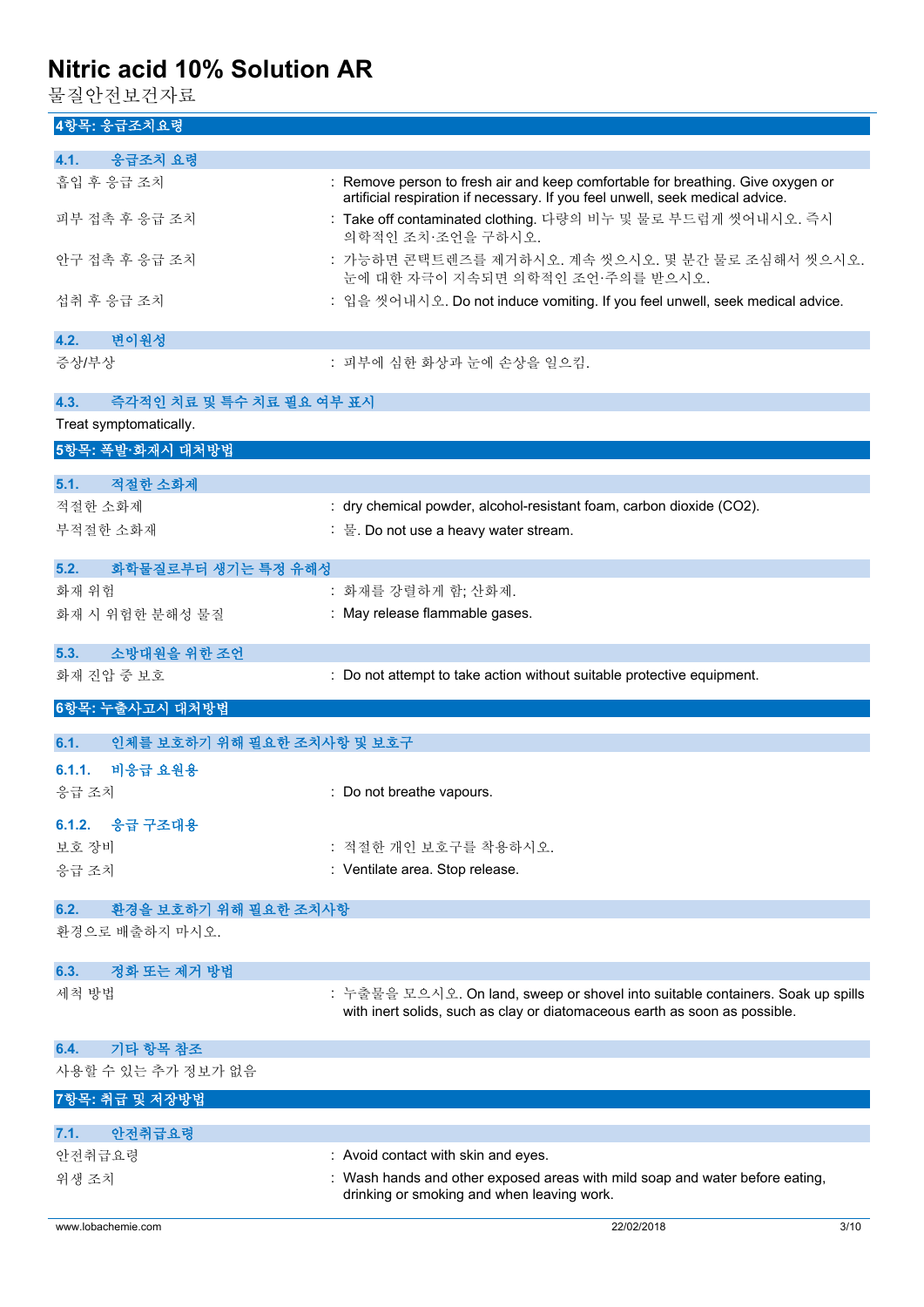물질안전보건자료

| 피해야할 조건을 포함한 안전한 저장 방법<br>7.2. |                                                       |
|--------------------------------|-------------------------------------------------------|
| 보관 조건                          | : 용기를 단단히 밀폐하시오. 건조한 장소에 보관하시오. 환기가 잘 되는 곳에<br>보관하시오. |
| 특정 최종 사용<br>7.3.               |                                                       |
| 사용할 수 있는 추가 정보가 없음             |                                                       |
| 8항목: 노출방지 및 개인보호구              |                                                       |
| 제어 매개 변수.<br>8.1.              |                                                       |
| 사용할 수 있는 추가 정보가 없음             |                                                       |

| 8.2.<br>노출방지                 |                                      |
|------------------------------|--------------------------------------|
| 손보호                          | : 보호 장갑                              |
| 눈보호                          | : Chemical goggles or safety glasses |
| 호흡기 보호                       | : Wear appropriate mask              |
| 9항목: 물리화학적 특성                |                                      |
| 9.1.<br>기본적인 물리화학적 특성에 대한 정보 |                                      |
| 물리적 상태                       | : 액체                                 |
| 색상                           | : Clear Colorless.                   |
| 냄새                           | : 자료없음                               |
| 냄새 역치                        | : 자료없음                               |
| pH                           | : 자료없음                               |
| 상대 증발 속도(부틸아세테이트=1)          | : 자료없음                               |
| 융해점                          | : 자료없음                               |
| 빙점                           | : 자료없음                               |
| 초기 끓는점과 끓는점 범위               | : 자료없음                               |
| 인화점                          | : 자료없음                               |
| 자연발화온도                       | : 자료없음                               |
| 분해온도                         | : 자료없음                               |
| 인화성(고체, 기체)                  | : 자료없음                               |
| 증기압                          | : 자료없음                               |
| 20°C에서의 상대 증기 밀도             | : 자료없음                               |
| 상대 밀도                        | : 자료없음                               |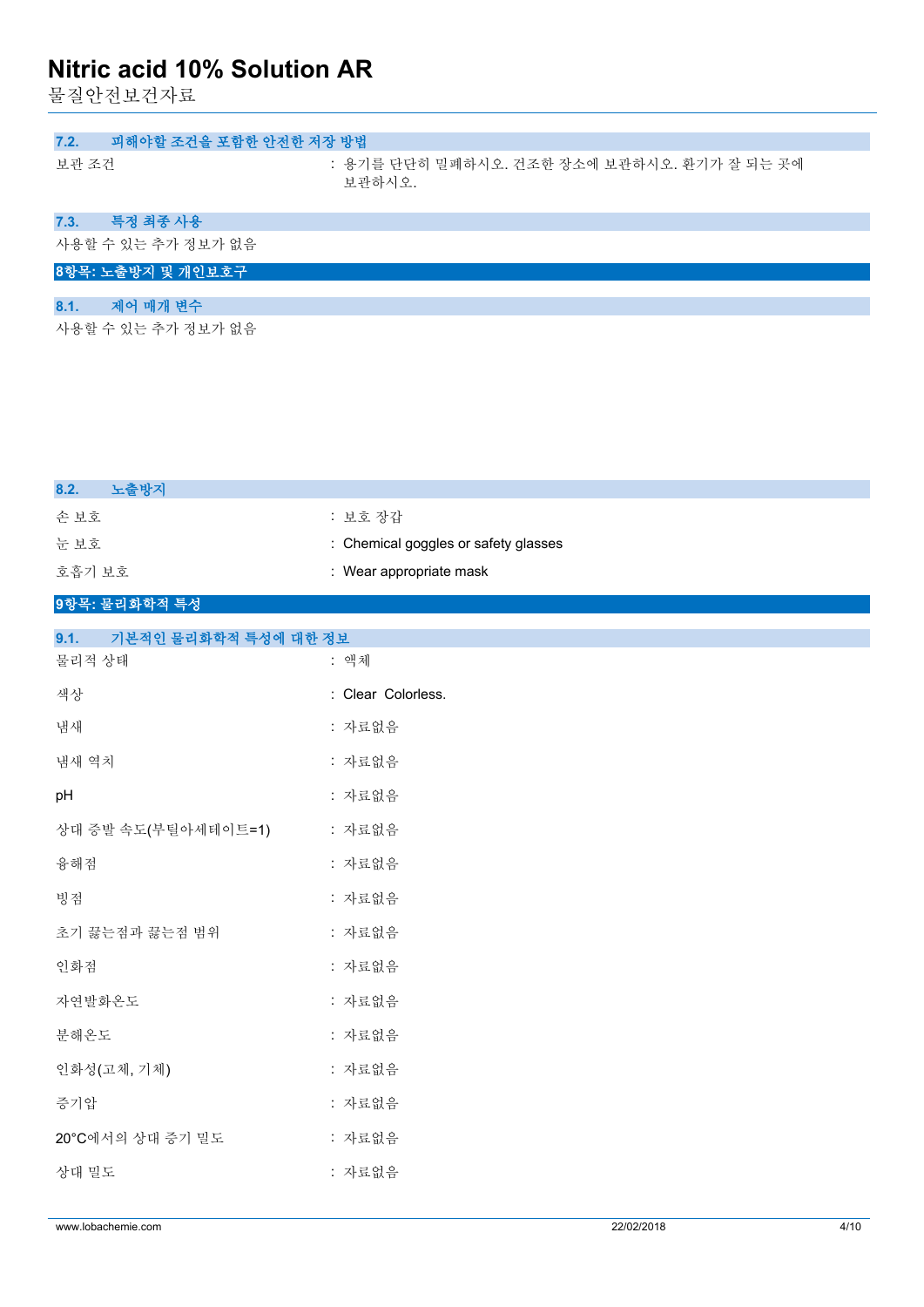물질안전보건자료

| 용해도                | : 자료없음 |
|--------------------|--------|
| n-옥탄올/물분배계수        | : 자료없음 |
| 점도, 운동학적           | : 자료없음 |
| 점도, 역학적            | : 자료없음 |
| 폭발성                | : 자료없음 |
| 산화성                | : 자료없음 |
| 인화 또는 폭발 범위의 상한/하한 | : 자료없음 |

| 그 밖의 참고사항<br>9.2. |
|-------------------|
|-------------------|

사용할 수 있는 추가 정보가 없음

**10항목: 안정성 및 반응성**

### **10.1. 반응성**

금속을 부식시킬 수 있음. 화재를 강렬하게 함; 산화제.

### **10.2. 화학적 안정성**

Stable under normal conditions.

**10.3. 유해 반응의 가능성** 사용할 수 있는 추가 정보가 없음

### **10.4. 피해야 할 조건**

직사광선. Overheating. Open flame. Moisture.

### **10.5. 피해야 할 물질**

사용할 수 있는 추가 정보가 없음

### **10.6. 분해시 생성되는 유해물질**

사용할 수 있는 추가 정보가 없음

## **11항목: 독성에 관한 정보**

| 11.1. 독성에 대한 정보   |                                            |
|-------------------|--------------------------------------------|
| 급성 독성             | : 분류되지 않음                                  |
| 피부 부식성 / 자극성      | : Causes severe skin burns and eye damage. |
| 심한 눈손상 또는 자극성     | : 심각한 안구 손상, 범주 1, 암묵적                     |
| 호흡기 또는 피부 과민성     | : 분류되지 않음                                  |
| 생식세포 돌연변이 유발성     | : 분류되지 않음                                  |
| 발암성               | : 분류되지 않음                                  |
| 생식독성              | : 분류되지 않음                                  |
| 특정 표적장기 독성 (1회노출) | : 분류되지 않음                                  |
| 특정 표적장기 독성 (반복노출) | : 분류되지 않음                                  |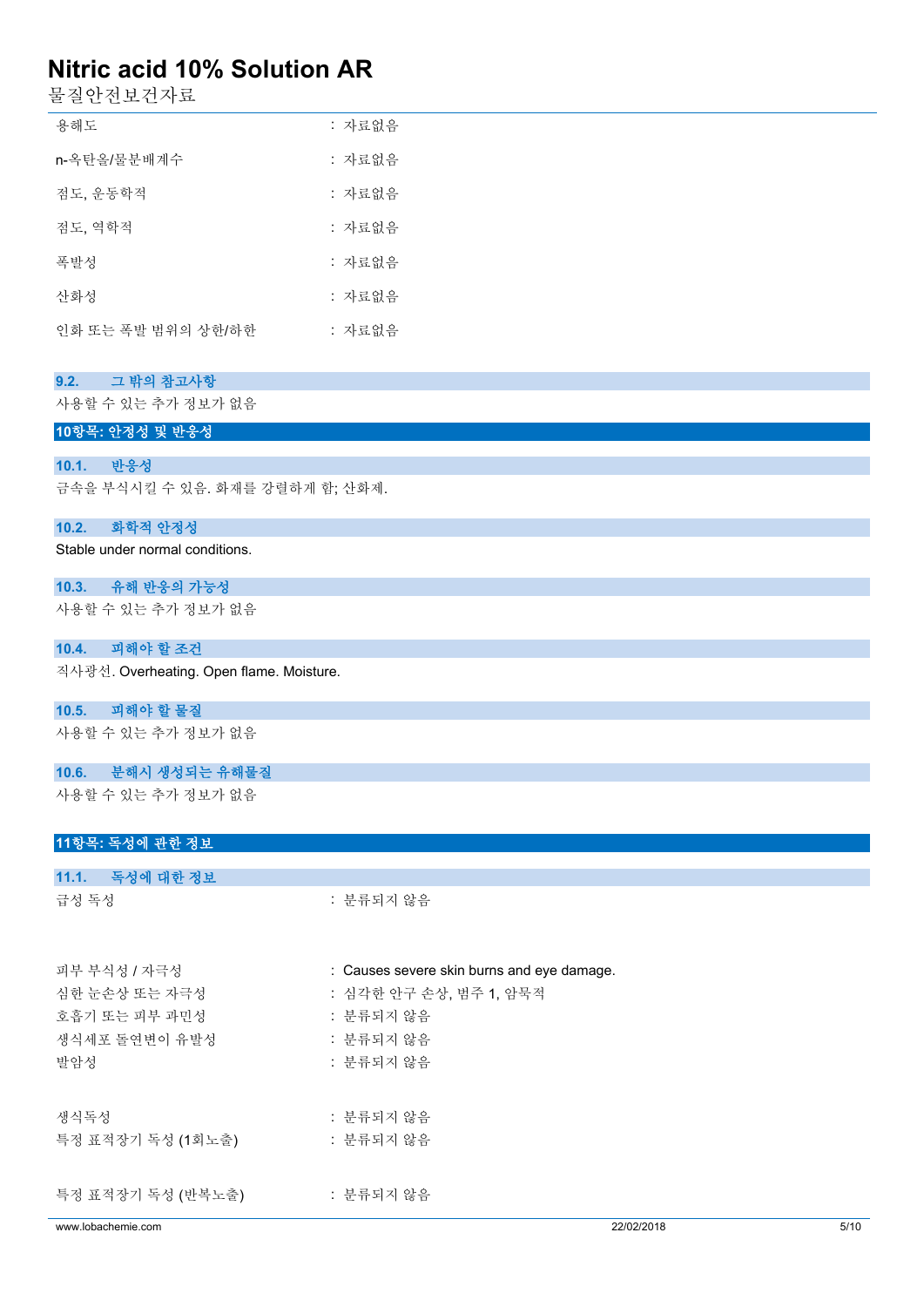물질안전보건자료

**12항목: 환경에 미치는 영향**

**12.2. 잔류성 및 분해성**

**12.3. 생물농축성**

**12.4. 토양이동성**

사용할 수 있는 추가 정보가 없음

사용할 수 있는 추가 정보가 없음

사용할 수 있는 추가 정보가 없음

사용할 수 있는 추가 정보가 없음

**12.1. 독성**

흡인유해성 : 분류되지 않음

| PBT 및 vPvB 평가 결과<br>12.5.          |                 |  |
|------------------------------------|-----------------|--|
| 사용할 수 있는 추가 정보가 없음                 |                 |  |
| 기타 유해 영향<br>12.6.                  |                 |  |
| 사용할 수 있는 추가 정보가 없음                 |                 |  |
| 13항목: 폐기시 주의사항                     |                 |  |
| 폐기물 처리법<br>13.1.                   |                 |  |
| 사용할 수 있는 추가 정보가 없음                 |                 |  |
| 14항목: 운송에 필요한 정보                   |                 |  |
| ADR / RID / IMDG / IATA / ADN 에 따름 |                 |  |
|                                    |                 |  |
| 유엔번호(UN No.)<br>14.1.              |                 |  |
| UN-번호(ADR)                         | : 2031          |  |
| UN-번호 (IMDG)                       | : 2031          |  |
| UN-번호(IATA)                        | : 2031          |  |
| UN-번호(ADN)                         | : Not regulated |  |
| UN-번호(RID)                         | : Not regulated |  |
| 적정선적명<br>14.2.                     |                 |  |
| 고유 운송 명칭(ADR)                      | : NITRIC ACID   |  |
| Proper Shipping Name (IMDG)        | : NITRIC ACID   |  |
| 고유 운송 명칭(IATA)                     | : NITRIC ACID   |  |

www.lobachemie.com 22/02/2018 6/10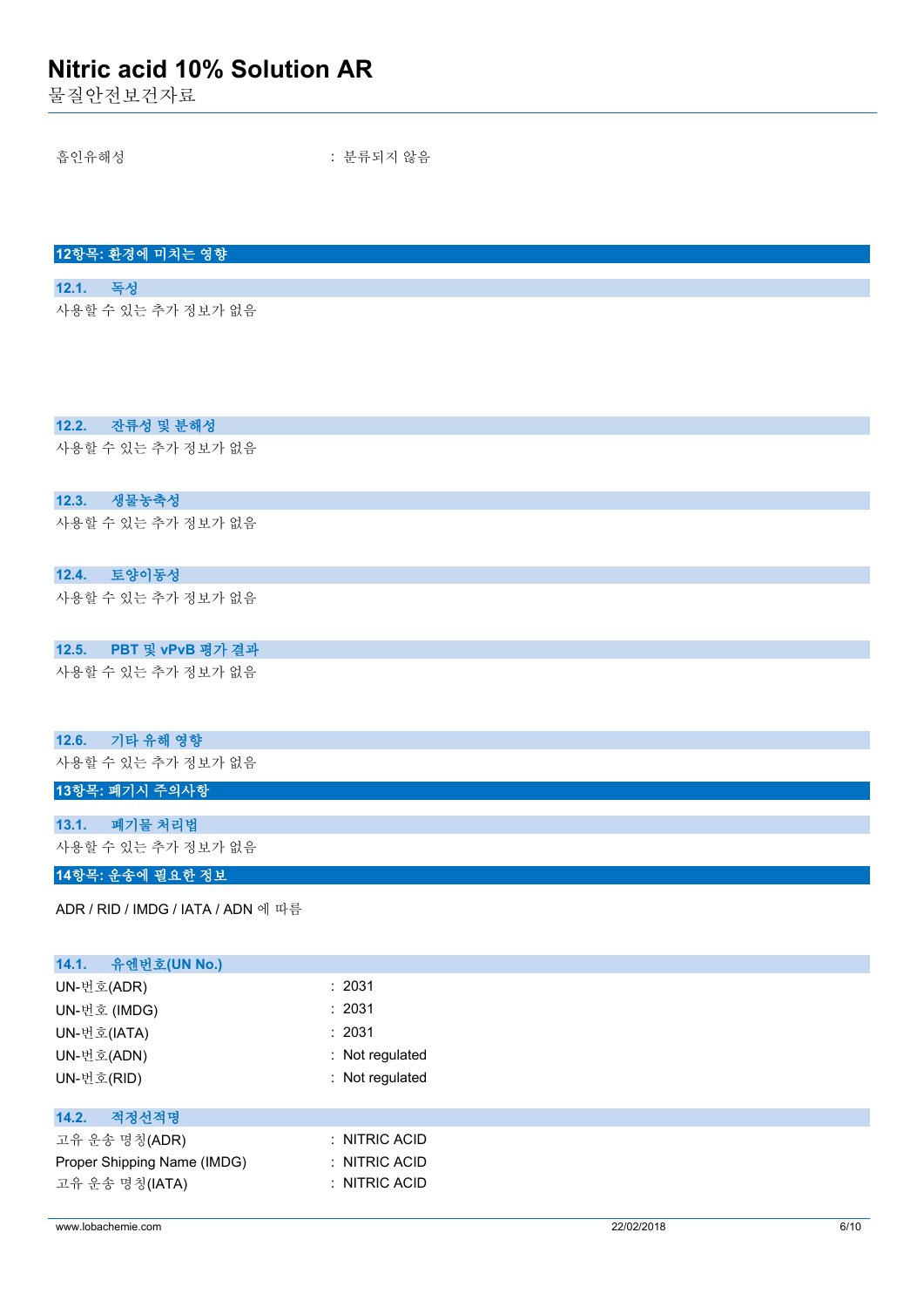물질안전보건자료

| 고유 운송 명칭(ADN)                        | : Not regulated                     |
|--------------------------------------|-------------------------------------|
| 고유 운송 명칭(RID)                        | : Not regulated                     |
| Transport document description (ADR) | : UN 2031 NITRIC ACID, 8, II, $(E)$ |
| 운송 문서 기술 (IMDG)                      | : UN 2031 NITRIC ACID, 8, II        |
| 운송 문서 기술 (IATA)                      | $\pm$ UN 2031 NITRIC ACID, 8, II    |
|                                      |                                     |

## **14.3. 운송에서의 위험성 등급**

## **ADR**

| 운송 위험 분류 (ADR)      | : 8 |
|---------------------|-----|
| Danger labels (ADR) | : 8 |



# **IMDG** 운송 위험 분류 (IMDG) : 8

Danger labels (IMDG) : 8

|--|--|

운송 위험 분류 (IATA) : 8 위험 표지 라벨(IATA) : 8



:



# **ADN**

운송 위험 분류 (ADN) : Not regulated

## **RID**

운송 위험 분류 (RID) : Not regulated

# **14.4. 용기등급**

| 포장 등급(ADR)  | ÷Π              |
|-------------|-----------------|
| 포장 등급(IMDG) | ÷Π              |
| 포장 그룹(IATA) | : II            |
| 포장 그룹(ADN)  | : Not regulated |
| 포장 등급(RID)  | : Not regulated |
|             |                 |

# **14.5. 환경 유해성**

| 환경에 위험    | : No          |
|-----------|---------------|
| 해양오염물질    | : No          |
| 그 밖의 참고사항 | : 가용 추가 정보 없음 |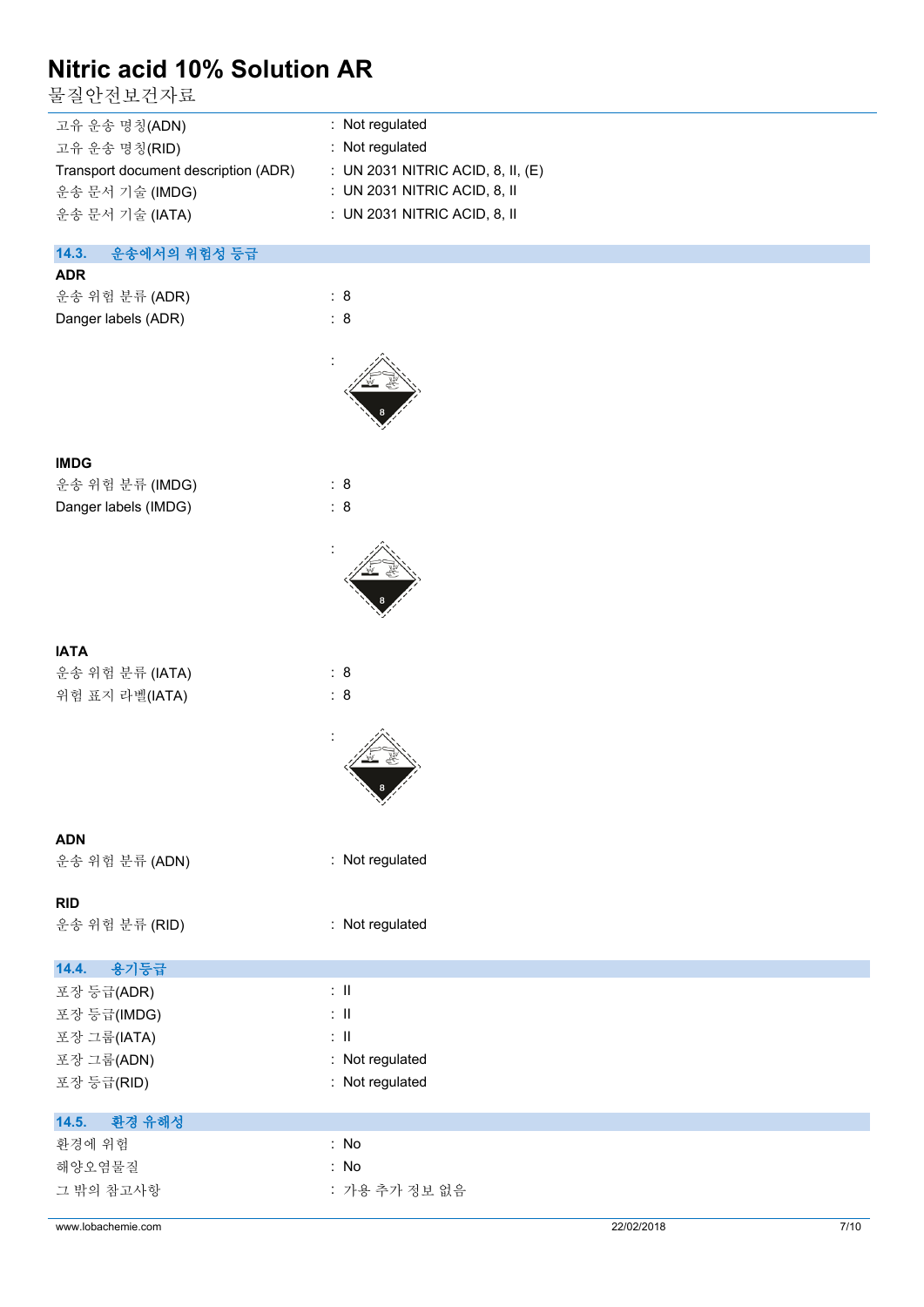물질안전보건자료

## **14.6. 사용자를 위한 특별 주의사항**

# **- 내륙 수송**

| 분류 코드(UN)                                                    | : C1                    |
|--------------------------------------------------------------|-------------------------|
| 일정량(ADR)                                                     | 1L                      |
| 극소량(ADR)                                                     | E2                      |
| Packing instructions (ADR)                                   | : P001, IBC02           |
| Special packing provisions (ADR)                             | : PP81, B15             |
| Mixed packing provisions (ADR)                               | : MP15                  |
| Portable tank and bulk container<br>instructions (ADR)       | : T8                    |
| Portable tank and bulk container special<br>provisions (ADR) | : TP2                   |
| Tank code (ADR)                                              | : L4BN                  |
| 탱크 수송용 차량                                                    | : AT                    |
| 운송 범주(ADR)                                                   | 2                       |
| 위험 식별 번호(Kemler 번호)                                          | 80<br>÷                 |
| 오렌지 플레이트                                                     | ÷<br>80<br>2031         |
| 터널 제한 코드 (ADR)                                               | : E                     |
| EAC 코드                                                       | 2P<br>÷                 |
| APP 코드                                                       | B<br>÷.                 |
| - 해상 운송                                                      |                         |
| Limited quantities (IMDG)                                    | 1 L<br>÷                |
| 극소량(IMDG)                                                    | : E2                    |
| Packing instructions (IMDG)                                  | : P001                  |
| Packing provisions (IMDG)                                    | : PP81                  |
| IBC packing instructions (IMDG)                              | : IBCO2                 |
| IBC special provisions (IMDG)                                | : B15, B20              |
| Tank instructions (IMDG)                                     | : T8                    |
| Tank special provisions (IMDG)                               | TP <sub>2</sub>         |
| EmS-No. (Fire)                                               | F-A                     |
| EmS-No. (Spillage)                                           | $: S-B$                 |
| Stowage category (IMDG)                                      | D.                      |
| Segregation (IMDG)                                           | : SG6, SG16, SG17, SG19 |
| - 항공 운송                                                      |                         |
| PCA 예상 수량(IATA)                                              | $\therefore$ EO         |
| PCA 제한 수량(IATA)                                              | : Forbidden             |
| PCA 제한 수량 최대 순수량(IATA)                                       | : Forbidden             |
| PCA 포장 지침(IATA)                                              | : Forbidden             |

PCA 최대 순수량(IATA) : Forbidden CAO 포장 지침(IATA) : 855 CAO 최대 순수량(IATA) : 30L  $ERG \equiv E(IATA)$  : 8L

# **- 국내 수로 운송**

Not regulated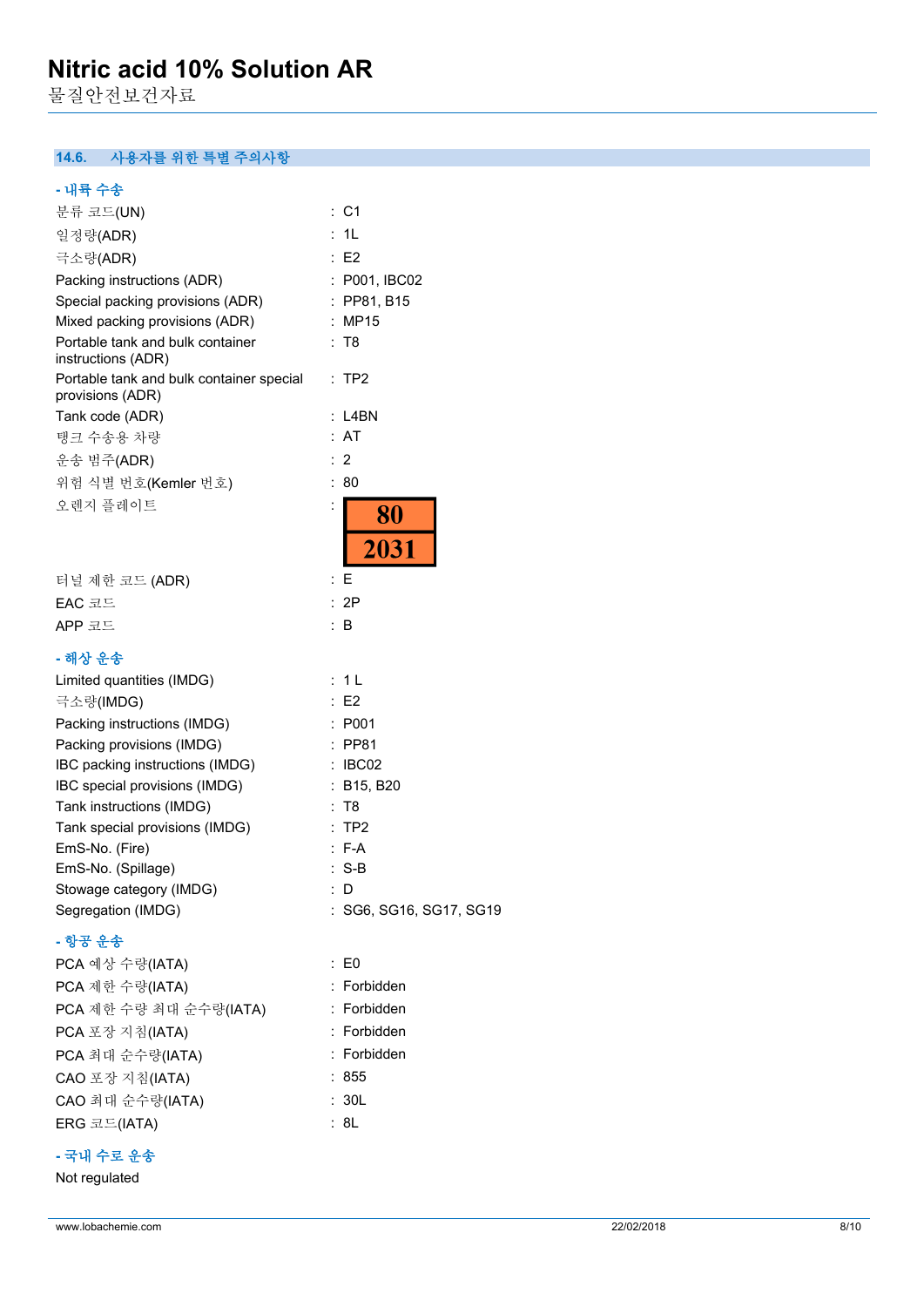물질안전보건자료

## **- 철도 수송**

Not regulated

## **14.7. MARPOL 73/78 별첨 II 및 IBC 코드에 따른 대량 운송**

해당없음

# **15항목: 법적 규제현황**

## **15.1. 안전, 보건 및 환경과 관련하여 단일물질 또는 혼합물에 대한 특별 규정/법규**

**15.1.1. EU 규정**

Contains no substances with Annex XVII restrictions REACH 후보 물질 미함유

Contains no REACH Annex XIV substances.

### **15.1.2. 국가 규정**

### **독일**

| AwSV/VwVwS Annex reference                                                     | : Water hazard class (WGK) 3, strongly hazardous to water (Classification according<br>to AwSV, Annex 1) |
|--------------------------------------------------------------------------------|----------------------------------------------------------------------------------------------------------|
| 12th Ordinance Implementing the Federal<br>Immission Control Act - 12. BlmSchV | 12차 BlmSchV(배출 방지 법령) (심각한 사고에 대한 규정) 미대상                                                                |

## **덴마크**

텐마크 규정 권장사항 **: Young people below the age of 18 years are not allowed to use the product** 

## **15.2. 화학 물질 안정성 평가**

사용할 수 있는 추가 정보가 없음

## **16항목: 그 밖의 참고사항**

제H상 및 EUH상 전문:

| Met. Corr. 1     | 금속부식성 물질과 혼합물 의 구분 1  |  |  |
|------------------|-----------------------|--|--|
| Ox. Lig. 1       | 산화성 액체 의 구분 1         |  |  |
| Ox. Liq. 2       | 산화성 액체 의 구분 2         |  |  |
| Skin Corr. 1A    | 피부부식성/자극성 의 구분 1A     |  |  |
| H <sub>271</sub> | 화재를 일으키거나 강렬하게 함; 산화제 |  |  |
| H <sub>272</sub> | 화재를 강렬하게 함; 산화제       |  |  |
| H <sub>290</sub> | 금속을 부식시킬 수 있음         |  |  |

www.lobachemie.com 22/02/2018 9/10